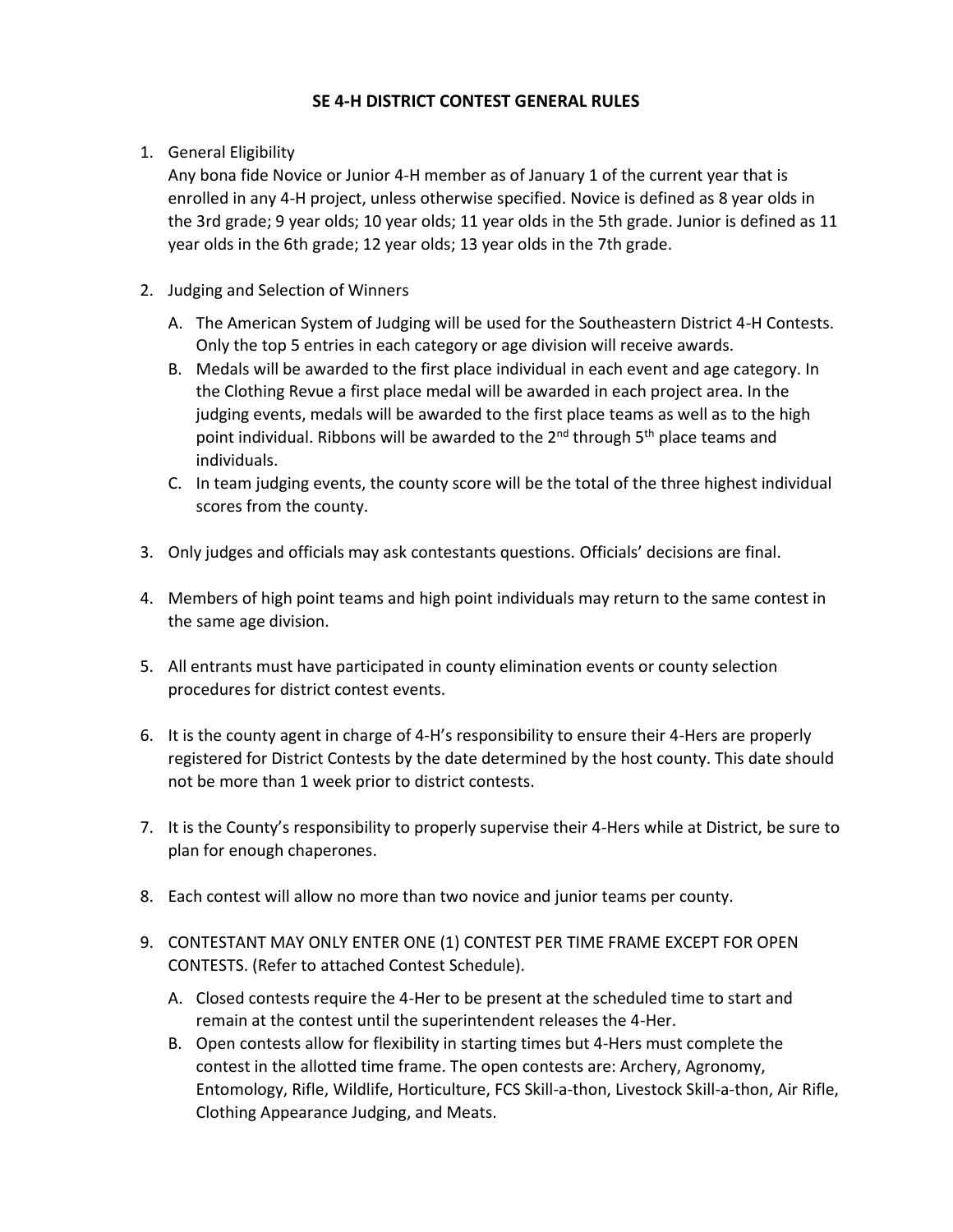- 10. If a 4-Her leaves a contest during the contest, the 4-Her may not go back and complete the contest.
- 11. Contestants who have equipment, as part of their presentation, are responsible for their own setup and must meet with the contest superintendent prior to setup.
- 12. Any team that has mixed ages will be considered a junior team. Novices may be moved up to compete as a junior.
- 13. County numbers will be used for the contestant number with "N (county number)" for Novice and "J (county number)" for Junior, i.e.: N03, J03.

| County   | County # | County      | County # |
|----------|----------|-------------|----------|
| Eddy -   | 03       | Roosevelt - | 11       |
| Chaves - | 04       | Otero -     | 15       |
| Curry -  | 05       | Lincoln -   | 26       |
| Lea -    | 06       | De Baca -   | 27       |
| Quay -   | 10       |             |          |

- 14. Agents will serve as contest superintendents and are responsible for bringing score sheets, tests and supplies to the contest. If the items needed for the contest are too large to haul, the superintendent is responsible for making arrangements with the host county to provide needed items. (i.e. Horses, hay bales, wildlife practicum). The superintendent is responsible for contacting the State 4-H Office, if the need equipment from the office. (i.e. buzzers, entomology contest). The superintendent is responsible for obtaining qualified judges. The host county and neighboring counties may be contacted to help with judges. (It is better if the judges for a contest do not all come from the same county.)
- 15. Finances:

Following completion of hosting responsibilities the host county is to write a check to the new host for the balance of the account. A complete record of expenses is to be submitted with the check and presented at the district-planning meeting for review.

A fee of \$1.00 per contestant (If a 4-Her is entered in 5 contests, the fee is \$5.00) is to be collected at the registration. Counties not paying the fee at or before registration will be penalized with an additional \$20 service charge per month for not being paid. An additional fee may be charged to range expenses for the shooting sports contests, depending on host location.

District funds are to be used to purchase targets, judging cards, awards from the state office, office supplies, postage, meat, fruit, vegetables, and other expendable supplies for contests.

If the host county chooses to provide an entertaining activity or meal, the cost can be passed on to the participants by selling meal tickets. Donations may be used to cover costs.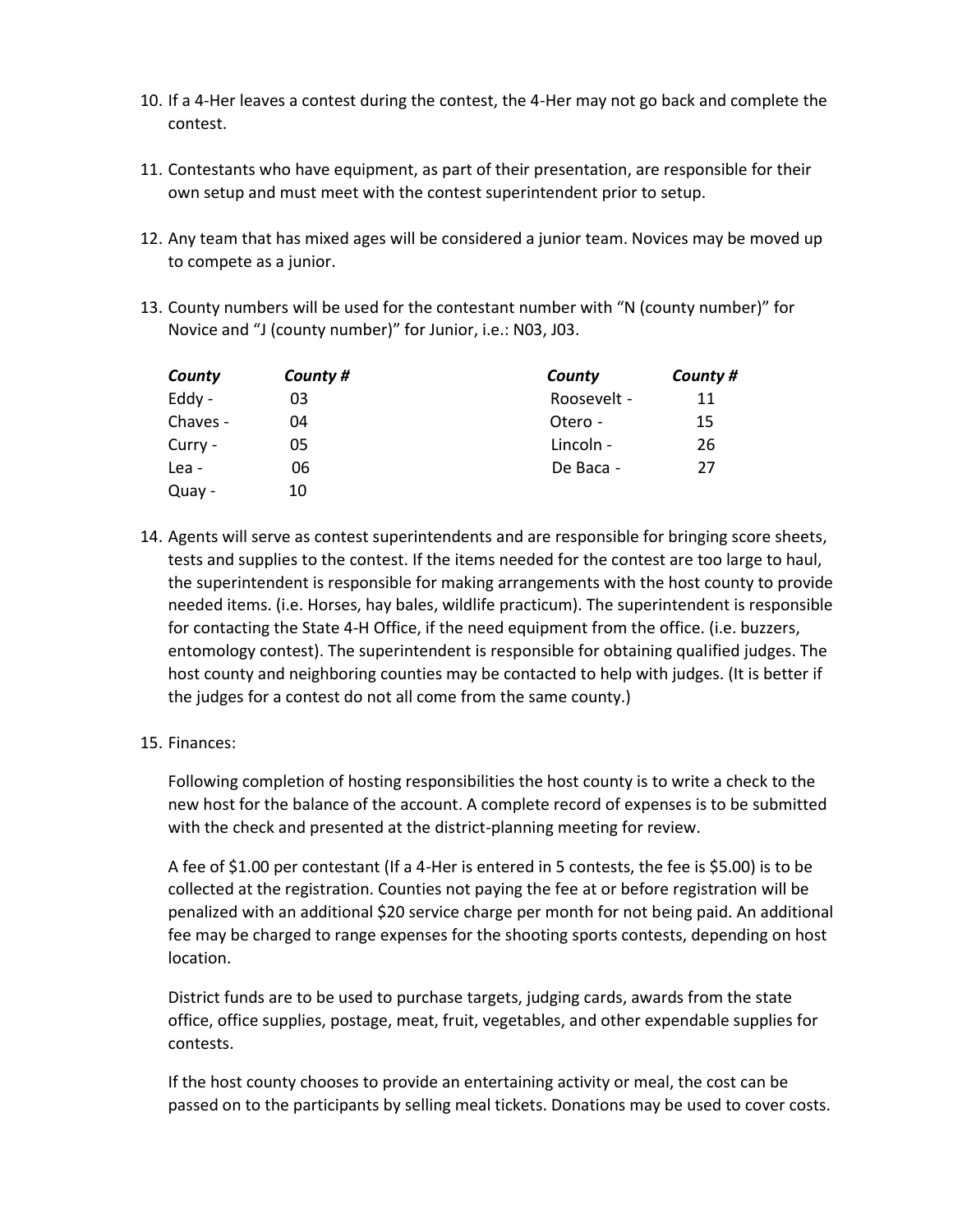Souvenir items are not to be purchased with district funds without prior approval of the agents at the district meeting.

- 16. The host county is to order a supply of judging cards from the State 4-H Office and pay for them with district funds. Contest superintendents using these cards may prepare cards from county supplies before the contest and replace them with the ones purchased by the district.
- 17. Rotation for hosting will be as follows:

| Otero     | 2022 | Chaves  | 2027 |
|-----------|------|---------|------|
| Roosevelt | 2023 | Lincoln | 2028 |
| Lea       | 2024 | De Baca | 2029 |
| Curry     | 2025 | Eddy    | 2030 |
| Quay      | 2026 |         |      |

- 18. It is recommended that the Southeast 4-H District Contests be held the week the  $3^{rd}$  week in June.
- 19. The Southeastern 4-H District Contests are open to all 4-H members regardless of race, color, sex, handicap, or national origin if they meet the eligibility requirements of the nine participating counties.
- 20. Procedure for Changing Rules:

Rule changes are to be presented and discussed at the District Contest Planning Meeting. If approved by the group, rule changes are to be emailed to the designated person in charge of updating the contest manual/webpage. 4-H agents are to be sent a copy of the changes prior to the training season in April.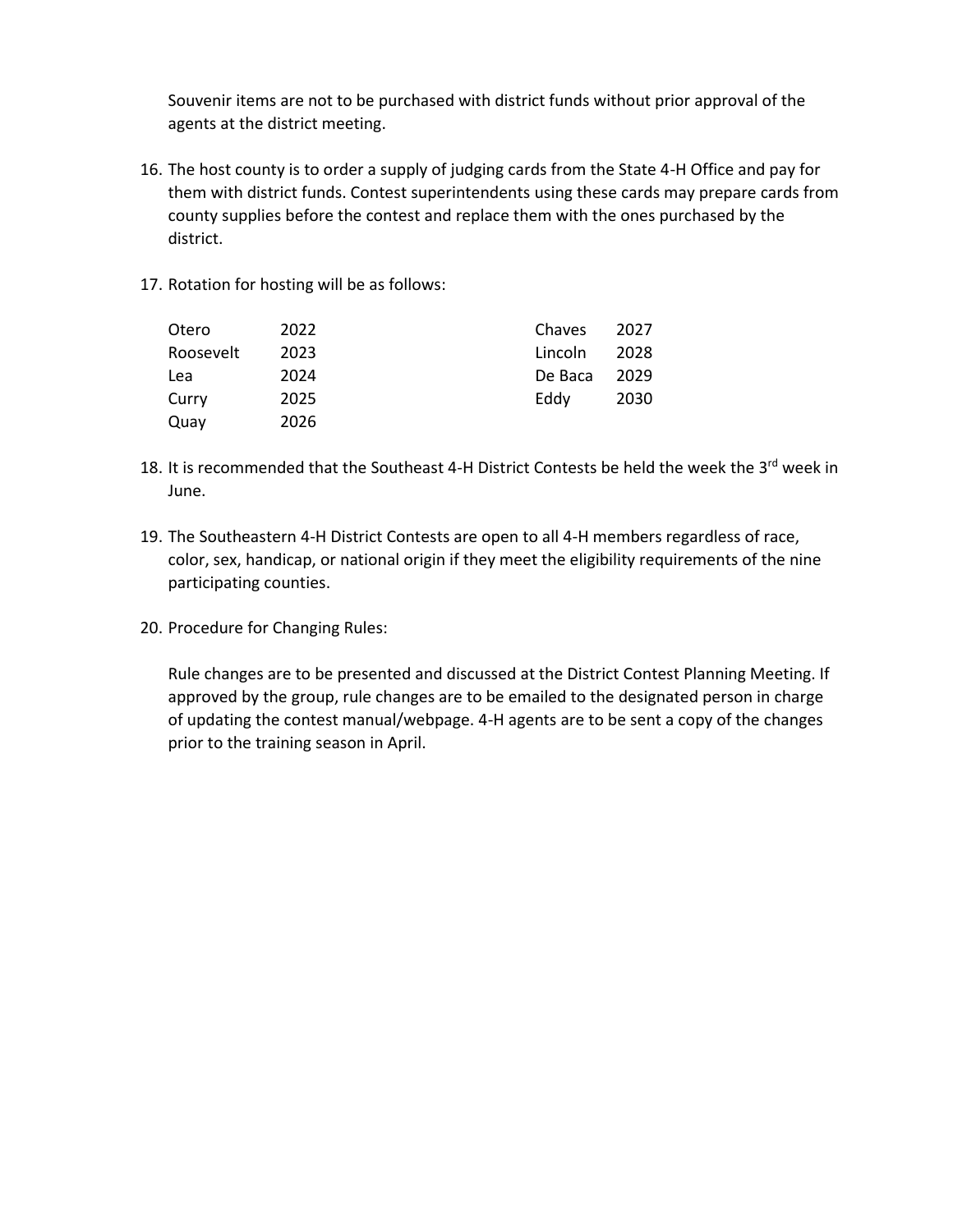### **Suggested Schedule for District Contest**

## **Day 1:**

Rifle Archery Air Rifle Shotgun

## **Day 2:**

Registration General Assembly

Morning Closed Contests: Favorite Food Show Livestock Judging

Open Contests: Agronomy Entomology Wildlife Horticulture FCS Skill-a-thon Clothing Appearance Judging

Afternoon Closed Contests: Parliamentary Procedure FCS Bowl Horse Bowl

Evening Activity

**Day 3:** Open Contests: Livestock Skill-a-thon Meats ID

Closed Contests: Consumer Decision Making Horse Judging Presentations Public Speaking Poetry

Fashion Revue and Awards Program

Note: 4-Hers can only be scheduled into one Closed Contest during a time frame. If a contestant has two contests in back to back time frames, then they should let the superintendent for the first contest know, so that arrangements can be made.